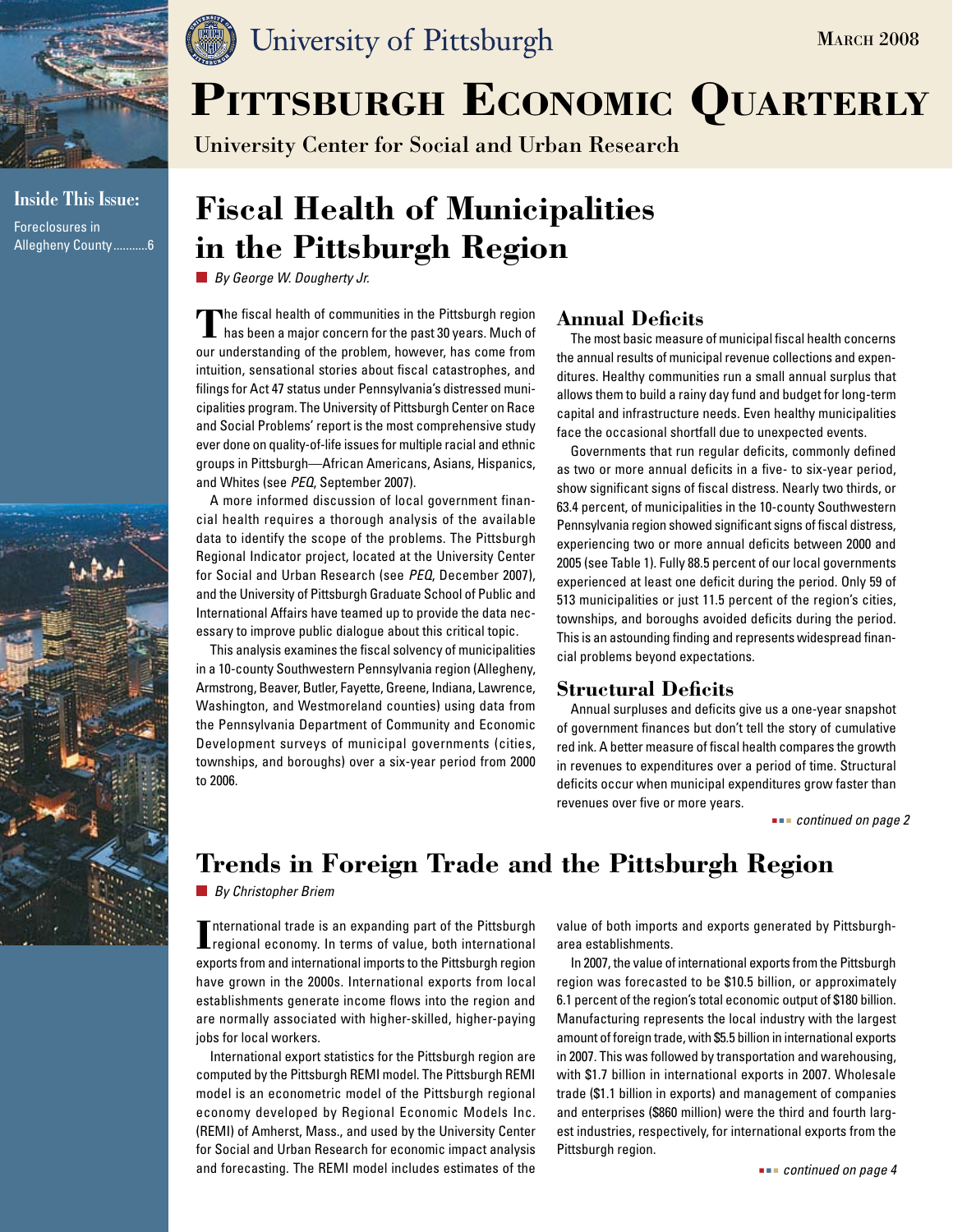#### *continued from page 1*

By this measure we find that more than half of municipalities in the 10-county Southwestern Pennsylvania region face fiscal distress. Over 50 percent of municipalities in the region experienced a structural deficit from 2000 to 2005 where expenditures grew at a faster pace than revenues (see Table 2).

One would expect struggling municipalities either to increase revenues or reduce expenditures, or both, in response to poor financial performance, but there are substantial impedi-

ments to doing so. On the revenue side, elected officials face state-imposed limits on tax rates, along with citizen sentiments strongly opposed to increasing taxes and placing their town at a competitive disadvantage if rates are higher than those in surrounding communities. Expenditure cuts are

limited by several factors, including statutory requirements to provide specific services, such as public safety, along with labor contracts and citizen demands for services that improve their quality of life.

A set of Southwestern Pennsylvania municipalities have even more problems with structural deficits. A closer look at the data shows that 162 of our local governments faced severe

structural deficits where expenditure growth was more than 3 percent larger than revenue growth. Cities, townships, and boroughs in the severe category will quickly run out of rainy day funds and face increasing annual deficits.

#### **Factoring In Inflation**

*More than half of municipalities in the 10-county Southwestern Pennsylvania region face fiscal distress.*

One other factor that affects municipal finances is inflation. Inflation has the effect of reducing the value of money raised as revenues and decreasing the level of services for a given level of expenditures.

> It may be the case that even those municipalities that have not experienced annual or structural deficits are providing lower levels of service due solely to the corrosive effects of inflation. While 60.1 percent of municipalities experienced revenue growth from 2000 to 2005, a little more than half

(53 percent) of local governments were able to increase revenues at or above the rate of inflation (see Table 3).

On the expenditure side, 56.6 percent of local governments saw expenditure growth in real dollars (see Table 4). And, again, just over half of the municipalities in the 10-county region experienced expenditure growth at or above the rate of inflation. In both cases, nearly half of our cities, townships, and boroughs lost buying power by not keeping up with inflation.

## **Challenging the Measures: Some Caveats**

The data here do not include "other financing sources" and "other expenditures" to calculate surpluses and deficits. Governments often find onetime revenues for their budgets. By taking out nonrecurring income and expenditures, the core fiscal health of each community can be determined, although governments that are good at finding onetime revenues are penalized in these measures.

Another concern is that a handful of the most affluent communities built up substantial surpluses just before or after 2000 and consciously chose to limit revenue growth or reduce their tax revenues in the years that followed. The data used here, which do not include these fund balances, may show deficits in years where they spent down their surpluses, penalizing them for their previous successes in developing surpluses. The data problem is that local governments are not required to report their surplus funds.

#### **Table 2. Municipalities Experiencing Structural Deficits** *(Revenue growth less than expenditure growth, 2000–05)*

| <b>Structural deficit</b> | <b>Number of</b><br>municipalities | <b>Percent</b> |
|---------------------------|------------------------------------|----------------|
| None                      | 255                                | 48.9           |
| Structural deficit        | 266                                | 51.1           |
| <b>Total</b>              | 521                                | 100.0          |

### **Table 3. Revenue Growth Relative to Inflation**  *(3.5 percent inflation estimate)*

| <b>Revenue growth</b><br>relative to inflation | Number of<br>municipalities | <b>Percent</b> |
|------------------------------------------------|-----------------------------|----------------|
| Less than inflation                            | 245                         | 47.0           |
| More than inflation                            | 276                         | 53.0           |
| <b>Total</b>                                   | 521                         | 100.0          |

### **Table 1. Number of Annual Deficits (2000–05)**

| <b>Total deficits</b> | <b>Number of</b><br>municipalities | <b>Percent</b> | <b>Cumulative</b><br>percent |
|-----------------------|------------------------------------|----------------|------------------------------|
| $6\phantom{1}$        | 9                                  | 1.8            | 1.8                          |
| 5                     | 29                                 | 5.7            | 7.4                          |
| $\overline{4}$        | 57                                 | 11.1           | 18.5                         |
| 3                     | 81                                 | 15.8           | 34.3                         |
| $\overline{2}$        | 149                                | 29.0           | 63.4                         |
| 1                     | 129                                | 25.1           | 88.5                         |
| $\mathbf{0}$          | 59                                 | 11.5           | 100.0                        |
| <b>Total</b>          | 513                                | 100.0          |                              |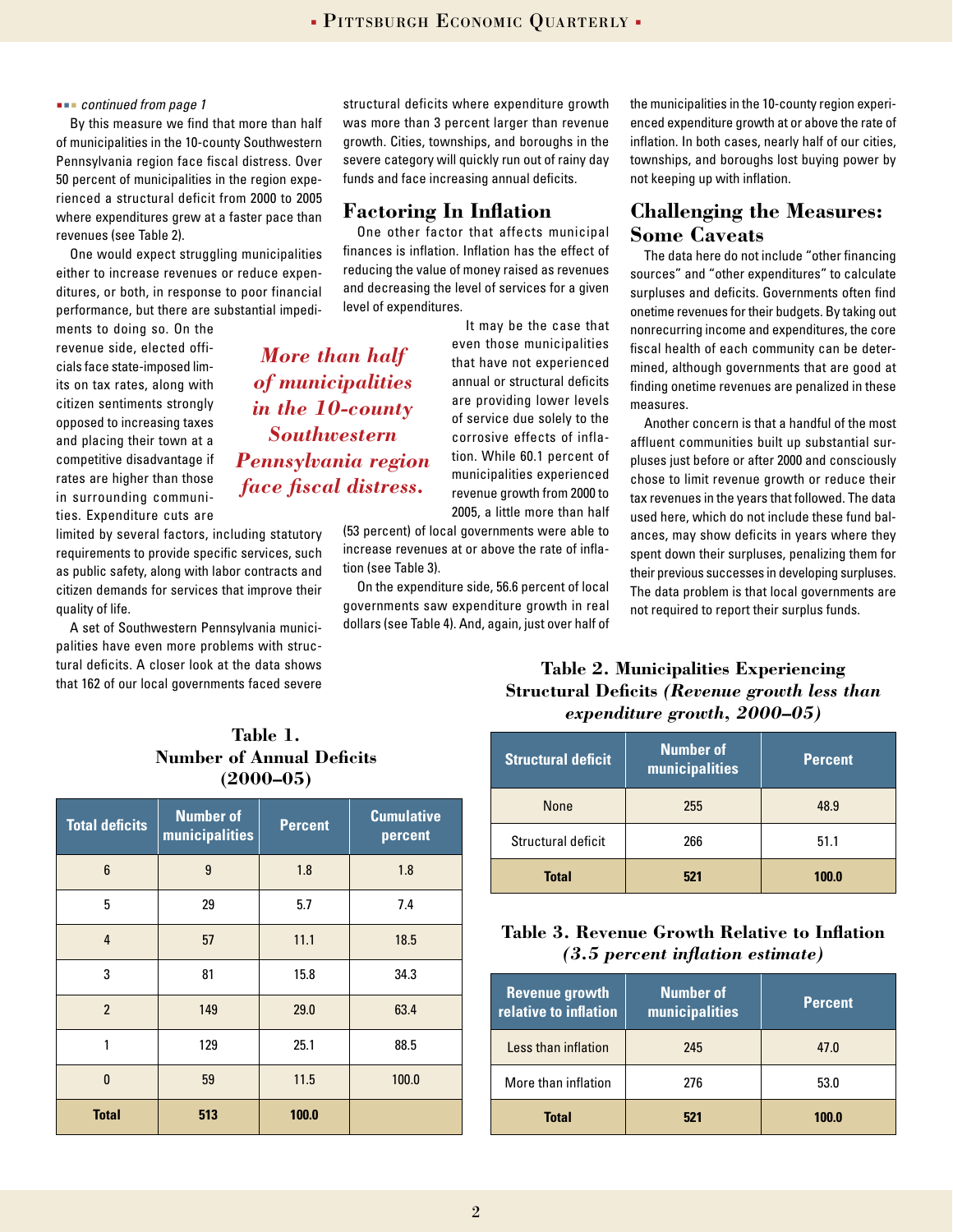### **Measuring Deficits (Again)**

These are legitimate concerns, so an additional tabulation was conducted with municipalities' "other financing sources" and "other expenditures" included over the five-year period. Including other sources of revenues and expenditures, the new analysis shows that 77.5 percent of municipalities experienced two or more annual deficits from 2001 to 2005 (see Table 5). Furthermore, 95.2 percent of our cities, townships, and boroughs experienced at least one deficit during the period, with only 4.8 percent experiencing no deficits. Once again, some of our most affluent communities fared poorly in our measures as they consciously reduced their surpluses.

We also decided to look at structural deficits including the other revenue and expenditure categories. By this new measure, the municipalities fared slightly better, with 40.8 percent experiencing structural deficits (see Table 6), compared to 48.9 percent in the first analysis. Likewise, 21.5 percent of cities, townships, and boroughs experienced severe structural deficits (more than 3 percent greater growth in expenditures over revenues), compared to 29.3 percent in the first analysis. While slightly better, the new findings using total revenues and expenditures still indicate widespread fiscal distress among local governments in the 10-county area, with one in five municipalities experiencing severe structural deficits.

#### **Summary**

The purpose of presenting this information is to improve the quality of dialogue on an important topic. The findings presented here do not constitute a thorough review of municipal fiscal health in the region, but they review a handful of the most important measures analysts should use. Every one of the measures above suggests that almost half of our local governments are facing financial crises.

These results lead to a number of important questions that state and local officials must answer. What tools can elected officials and managers use to stem the tide of red ink? How can currently healthy local governments avoid financial distress and maintain their competitiveness within the region and nationally? What actions should state officials take to respond to local government distress? The direction municipalities take regarding their fiscal health has important consequences for the region in the coming years.

#### **Table 4. Expenditure Growth Relative to Inflation**  *(3.5 percent inflation estimate)*

| <b>Expenditure growth</b><br>relative to inflation | <b>Number of</b><br>municipalities | <b>Percent</b> |
|----------------------------------------------------|------------------------------------|----------------|
| Less than inflation                                | 252                                | 48.4           |
| More than inflation                                | 269                                | 51.6           |
| <b>Total</b>                                       | 521                                | 100.0          |

### **Table 5. Number of Annual Deficits, Including Revenues and Expenditures from All Sources (2001–05)**

| <b>Total deficits</b> | <b>Number of</b><br>municipalities | <b>Percent</b> | <b>Cumulative</b><br>percent |
|-----------------------|------------------------------------|----------------|------------------------------|
| 5                     | 15                                 | 2.9            | 2.9                          |
| 4                     | 69                                 | 13.2           | 16.1                         |
| 3                     | 147                                | 28.2           | 44.3                         |
| $\overline{2}$        | 173                                | 33.2           | 77.5                         |
|                       | 92                                 | 17.7           | 95.2                         |
| 0                     | 25                                 | 4.8            | 100.0                        |
| <b>Total</b>          | 521                                | 100.0          |                              |

### **Table 6. Municipalities Experiencing Structural Deficits from All Sources (2001–05)**

| <b>Number of deficits</b> | <b>Number of</b><br>municipalities | <b>Percent</b> |
|---------------------------|------------------------------------|----------------|
| Structural deficit        | 213                                | 40.8           |
| No structural deficit     | 309                                | 59.2           |
| <b>Total</b>              | 522                                | 100.0          |

*George W. Dougherty Jr. is an assistant professor in the University of Pittsburgh Graduate School of Public and International Affairs. He can be reached at gwdjr@pitt.edu. The data from this article will soon be available at www.pittsburghtoday.org.*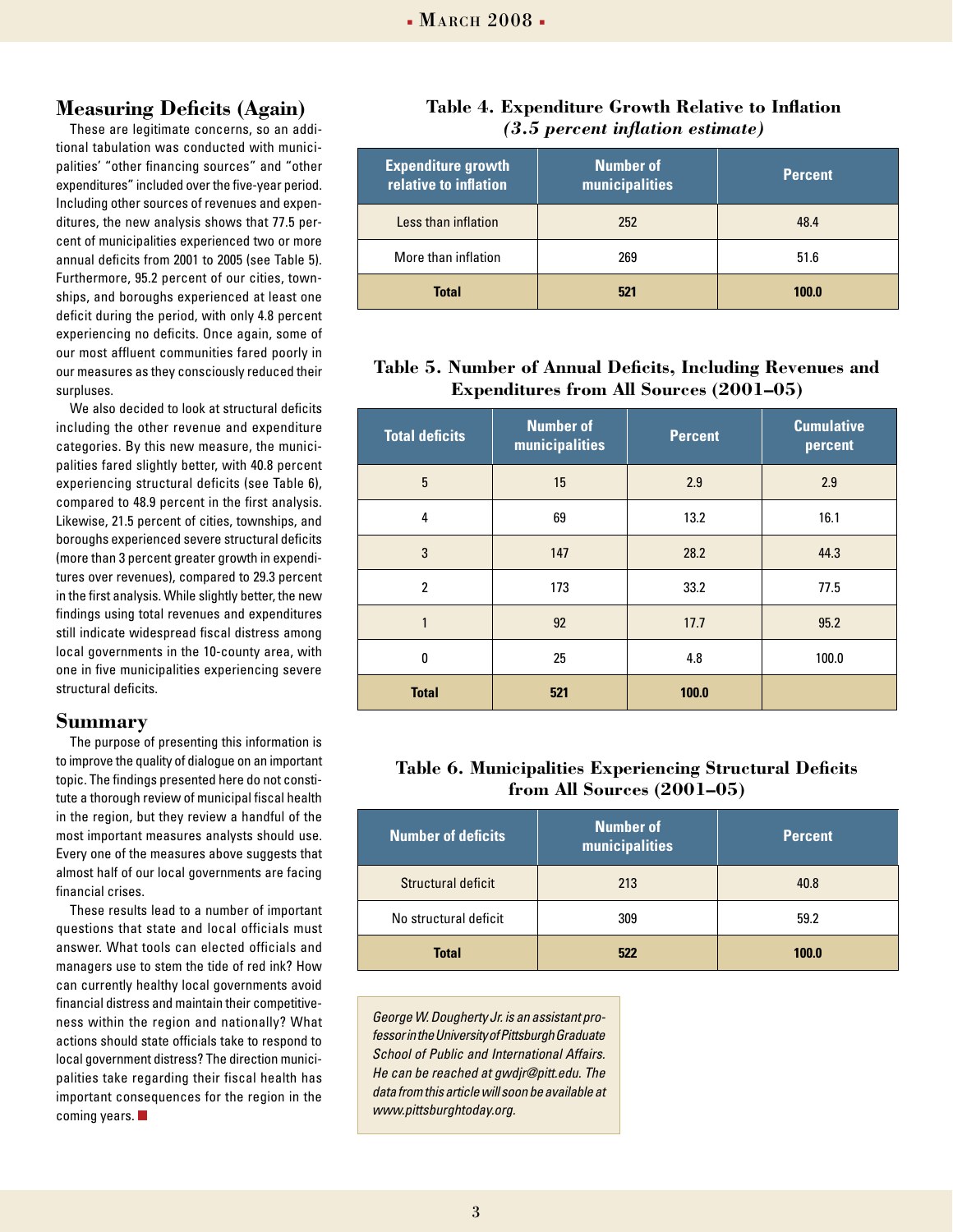| <b>Value of Exports (\$1,000)</b>                          |               |               |                       |  |
|------------------------------------------------------------|---------------|---------------|-----------------------|--|
| <b>Destination</b>                                         | 2005          | 2006          | <b>Percent Change</b> |  |
| Africa                                                     | \$79,436.4    | \$144,164.1   | 81.5                  |  |
| Asia-Pacific Economic Cooperation Countries                | \$3,856,999.9 | \$4,444,408.9 | 15.2                  |  |
| <b>Association of Southeast Asian Nations</b>              | \$140,274.0   | \$166,378.0   | 18.6                  |  |
| Asia                                                       | \$1,320,746.9 | \$1,407,298.7 | 6.6                   |  |
| Dominican Republic-Central America Free Trade<br>Agreement | \$179,226.1   | \$184,192.5   | 2.8                   |  |
| <b>European Union</b>                                      | \$1,758,922.4 | \$2,318,043.1 | 31.8                  |  |
| Free Trade Area of<br>the Americas                         | \$3,063,553.9 | \$3,711,116.5 | 21.1                  |  |
| NAFTA (Canada, Mexico)                                     | \$2,417,771.6 | \$2,939,206.7 | 21.6                  |  |
| Organization of the Petroleum-Exporting Countries          | \$230,258.0   | \$275,251.9   | 19.5                  |  |
| South America                                              | \$414,812.2   | \$533,075.2   | 28.5                  |  |

#### **Table 1. Destination of Exports from the Pittsburgh Metropolitan Area, by Global Region, 2005–06 (\$1,000s)**

*Source: International Trade Administration. Region definitions may overlap.* 

#### *continued from page 1*

The industry estimated to have the highest percentage of its output generated by foreign demand was transportation and warehousing (see Figure 1). International demand accounted for 19.4 percent of the region's output in the transportation and warehousing sector. Manufacturing, management, and forestry and fishing followed in their share of output destined for international markets in 2007.

Fluctuations in foreign currency and significant changes to international trade policy are two forces that impact foreign trade. The North American Free Trade Agreement, enacted in 1994, increased trade flows significantly between the United States and Canada and Mexico.

Although the value of imports to the region exceeds the value of exports, the balance between imports and exports has shifted over that period.

The REMI model estimates that between 1996 and 2006, international exports from the Pittsburgh region increased by over 100 percent while foreign imports increased by 68 percent. In 1990, international exports from the Pittsburgh region were estimated to represent less than

42 percent of the value of total international imports flowing into the region. For 2007, the value of international exports is estimated to be 70 percent of international imports into the region (see Figure 2).

The destination of goods exported internationally from the Pittsburgh region is estimated by the Department of Commerce. Table 1 lists the regions of the world with the largest exports from the Pittsburgh region. These regions reflect major trade accords or geographic regions of the world.

In 2006, the value of exports from the Pittsburgh region to the Asian-Pacific Economic Cooperation countries reached just over \$4.4 billion, the largest amount of the global regions. Africa represented the region of the world where Pittsburgh exports grew the fastest, increasing by 81.5 percent between 2005 and 2006. Exports from the Pittsburgh region to Mexico and Canada reached nearly \$3 billion in 2006, up 21.6 percent from the year before.

The REMI model calculates international exports for the region based on the Pittsburgh region's industrial structure and the pattern of exports in state-level data on the origin of movement of foreign trade flows. This differs from data

compiled on the origin of movement of foreign exports at the zip code level.

Recently the International Trade Administration estimated foreign exports from the Pittsburgh region based on data collected by zip code. This data measured exports from the region at \$8.2 billion for 2006. While the REMI methodology may not take into account region-specific differences in exports from local firms, the Bureau of Economic Analysis methodology may not yet fully account for differences in the location of establishment-generating exports.

For international exports, the value of output represents the value of all goods and services produced within the Pittsburgh region. This definition of economic output differs from the value of the region's gross regional product (GRP), which is a measure of value added produced locally. Because of imports from elsewhere within the United States and international suppliers used in local production of goods and services, the value of local sales will exceed the value of the region's GRP. Data here represent the six-county definition of the Pittsburgh region, which includes Allegheny, Beaver, Butler, Fayette, Washington, and Westmoreland counties.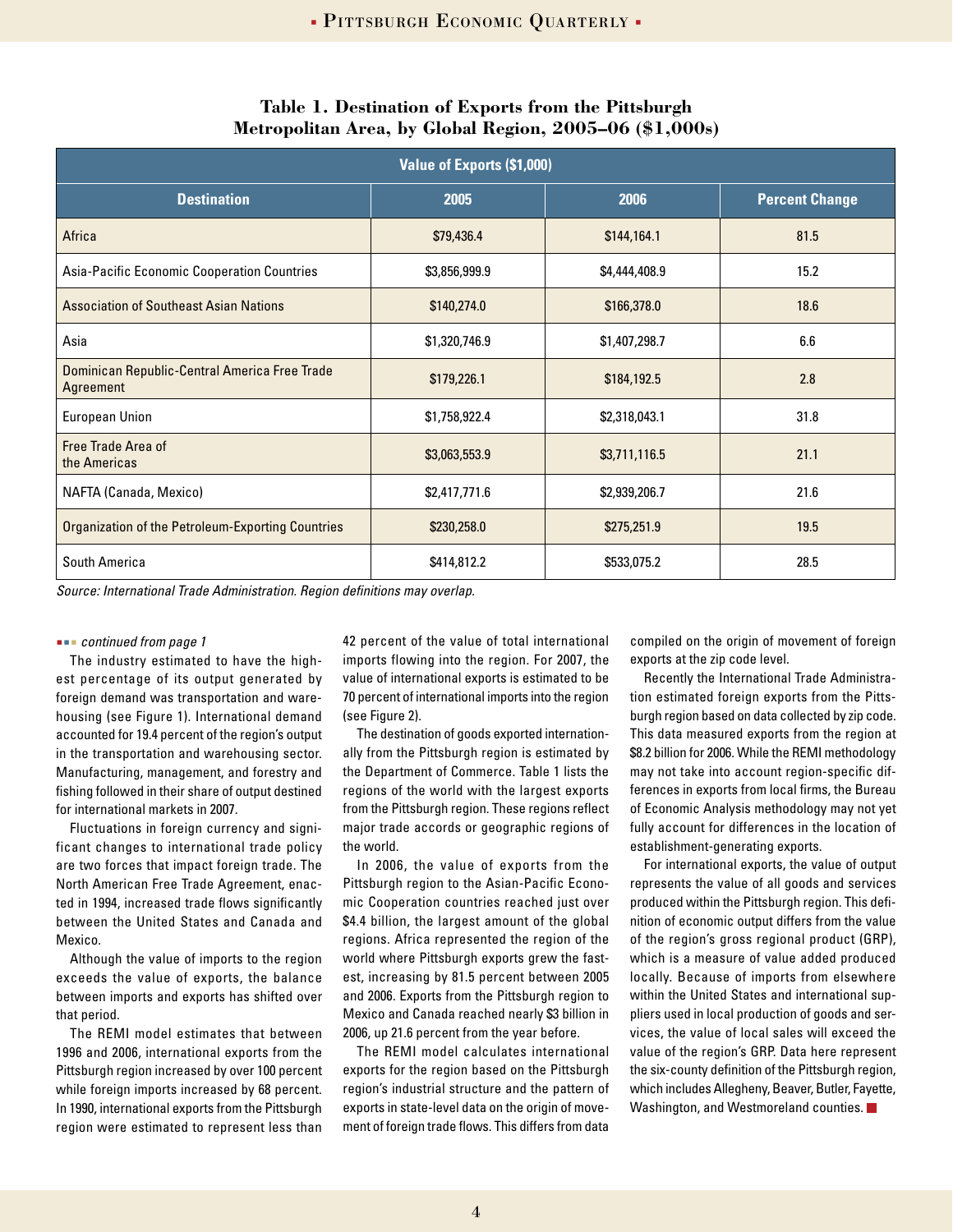

## **Figure 1. Percent of Output Generated by International Demand by Industry, Pittsburgh Region\*, 2007**

*\*Six-county Pittsburgh region includes Allegheny, Beaver, Butler, Fayette, Washington, and Westmoreland counties. Source: Pittsburgh REMI model.*



**Figure 2. International Trade and the Pittsburgh Region, 1990–2007** *(Millions of 2007 dollars)*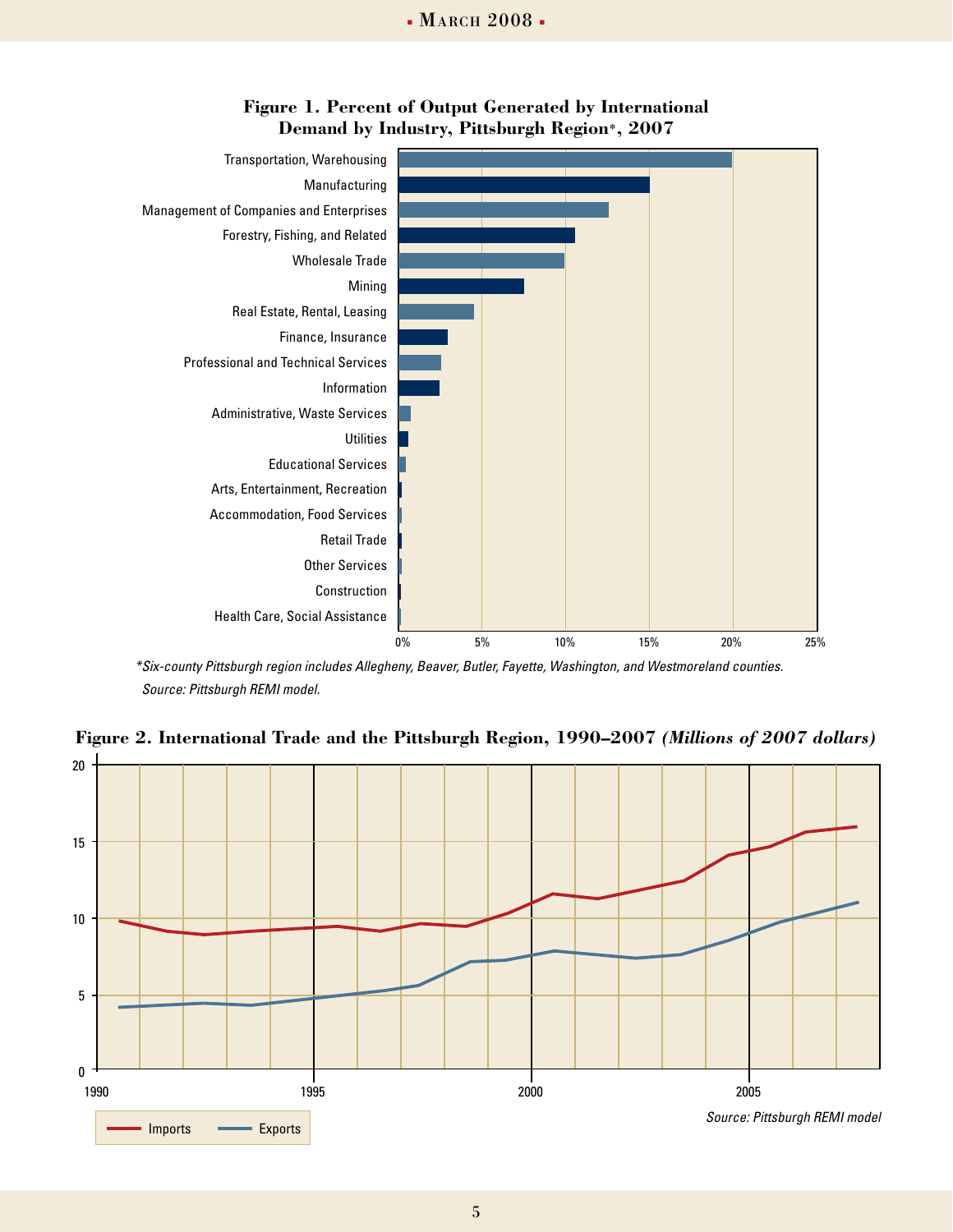## **Foreclosures in Allegheny County**

*By Christopher Briem, Sabina Deitrick, and Robert Gradeck*

**The mortgage crisis continues to loom**<br>over many aspects of today's economy over many aspects of today's economy. The national foreclosure rate hit new highs in 2007. Many factors have contributed to the rising failure rates, including the securitization of mortgages—especially subprime mortgages for investors and the increase in the number and types of mortgage products, with many having fewer credit and equity requirements than traditional mortgages. For the first time since the Federal Reserve began keeping home equity debt data in 1945, homeowners' equity dropped below 50 percent of the market value of homes.

In Pennsylvania, the Commonwealth of Pennsylvania recognized the growing problem of mortgage foreclosures in the early 2000s and called for an in-depth study of the problem in 2003.

The Reinvestment Group study for the Pennsylvania Department of Banking showed that, at that time, Pennsylvania had the ninth highest rate of foreclosure on prime mortgages. The commonwealth had the fourth highest rate of foreclosure at 11.9 percent for subprime mortgages. The Reinvestment Group report found that Allegheny County had one of the Commonwealth of Pennsylvania's highest rates of foreclosure,

rising 60.3 percent between 2000 and 2003. The subprime market was the main source of these foreclosures. The report found that although subprime mortgages were only 12 percent of the mortgages originating in Allegheny County in 2003, they represented 71 percent of the foreclosed mortgages analyzed by the Reinvestment Group. The report found the foreclosure rate in Allegheny County to be 11.4 per 1,000 owneroccupied housing units in 2003.

The problems for the region have increased since the early 2000s, but have exploded nationally. Metropolitan areas in Pennsylvania ranked

|  |  |  | Table 1. Highest Foreclosure Rates: Allegheny County Municipalities |
|--|--|--|---------------------------------------------------------------------|
|  |  |  |                                                                     |

| <b>Municipality</b>     | <b>Homes with Foreclosure Proceedings,</b><br>2006 to November 2007 | <b>Housing Units</b><br><b>(Census 2000)</b> | Per 1,000<br><b>Housing Units</b> |
|-------------------------|---------------------------------------------------------------------|----------------------------------------------|-----------------------------------|
| <b>McDonald</b>         | 10                                                                  | 180                                          | 55.6                              |
| Mt. Oliver              | 73                                                                  | 1,864                                        | 39.2                              |
| <b>Oakdale</b>          | 23                                                                  | 640                                          | 35.9                              |
| Glenfield               | 3                                                                   | 96                                           | 31.3                              |
| Elizabeth               | 23                                                                  | 758                                          | 30.3                              |
| Penn Hills              | 611                                                                 | 20,355                                       | 30.0                              |
| <b>East McKeesport</b>  | 34                                                                  | 1,154                                        | 29.5                              |
| Brackenridge            | 49                                                                  | 1,700                                        | 28.8                              |
| <b>McKees Rocks</b>     | 94                                                                  | 3,402                                        | 27.6                              |
| Pitcairn                | 52                                                                  | 1,901                                        | 27.4                              |
| Coraopolis              | 85                                                                  | 3,119                                        | 27.3                              |
| East Pittsburgh         | 30                                                                  | 1,107                                        | 27.1                              |
| <b>South Fayette</b>    | 132                                                                 | 4,924                                        | 26.8                              |
| Versailles              | 25                                                                  | 937                                          | 26.7                              |
| Clairton                | 115                                                                 | 4,350                                        | 26.4                              |
| Swissvale               | 124                                                                 | 5,097                                        | 24.3                              |
| Collier                 | 54                                                                  | 2,358                                        | 22.9                              |
| Crescent                | 21                                                                  | 920                                          | 22.8                              |
| <b>Stowe</b>            | 81                                                                  | 3,556                                        | 22.8                              |
| Duquesne                | 85                                                                  | 3,768                                        | 22.6                              |
| Pittsburgh              | 2,604                                                               | 163,366                                      | 15.9                              |
| <b>Allegheny County</b> | 9,046                                                               | 583,646                                      | 15.5                              |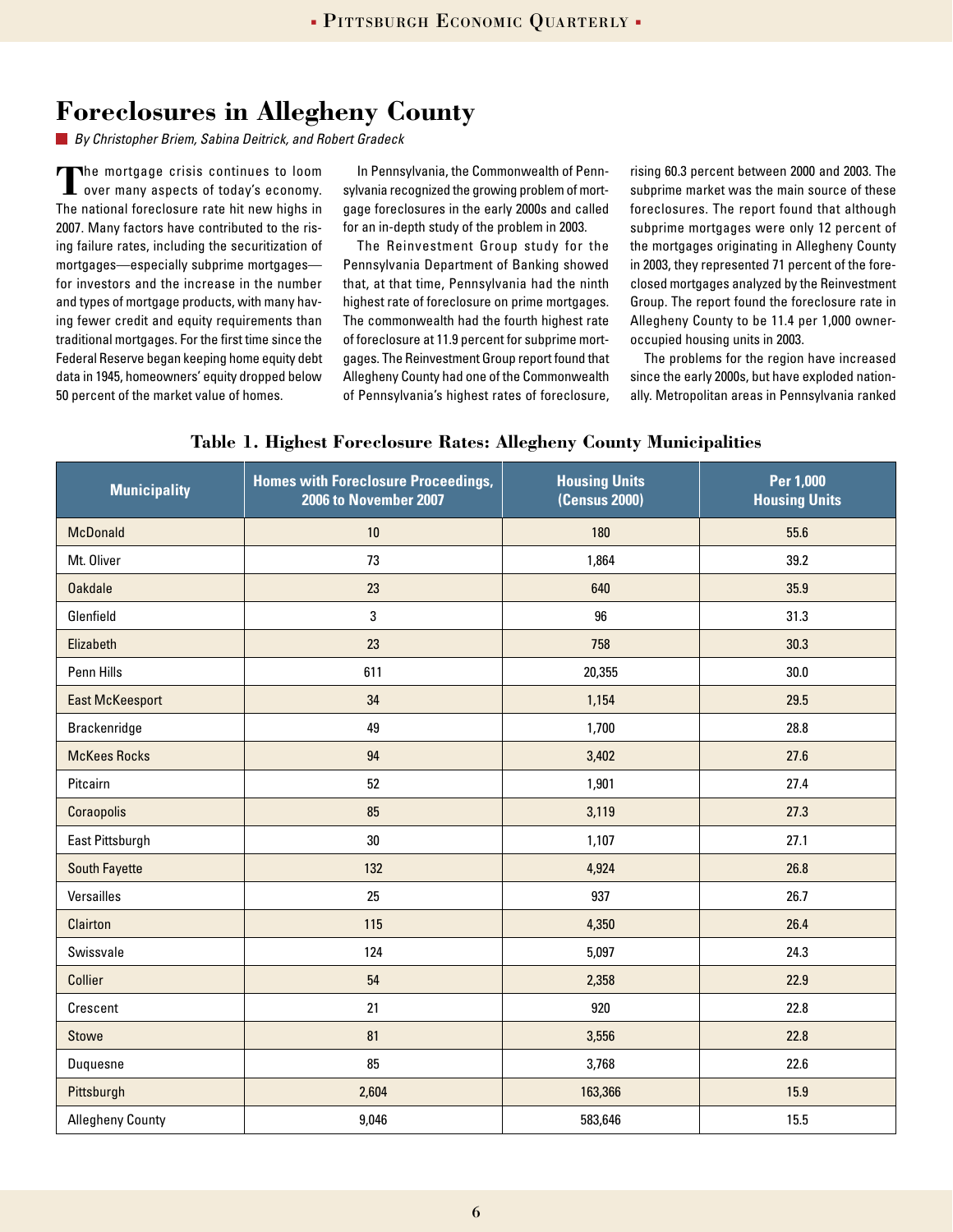#### **Parcels with Foreclosure Proceedings Per 1,000 Housing Units Allegheny County Municipalities, 2006 to November 2007**

in the lowest quartile for the household foreclosure rate in 2007, according to RealtyTrac, with the Pittsburgh region ranked 86th among the nation's largest metropolitan areas.

We can examine foreclosures for smaller areas of geography using Census data and information from the Pittsburgh Neighborhood and Community Information System (see *PEQ*, March 2007). Data on distressed properties were compiled on foreclosure-related legal proceedings on real estate parcels in Allegheny County over a 23-month period from 2006 to November 2007. This includes properties that were actually foreclosed upon, but it also reflects properties in various stages of foreclosure proceedings and may include parcels where foreclosure proceedings were initiated but later discontinued.

Foreclosure filings were matched to the number of housing units in each municipality in Allegheny County. The overall rate of distressed properties in Allegheny County was 15.9 properties per 1,000 housing units.

The table lists the municipalities with the highest incidence of foreclosure proceedings. Six municipalities have 30 or more distressed parcels per 1,000 housing units: McDonald Borough (Allegheny County part), Mount Oliver, Oakdale, Glenfield, Elizabeth Borough, and Penn Hills. Other than the City of Pittsburgh, Penn Hills had the largest number of distressed properties in Allegheny County.

Deutsch Bank is the largest titleholder of properties with foreclosure-related legal proceedings in Allegheny County (see Table 2). Ten institutions hold roughly a third of all distressed parcels.

Pennsylvania's Department of Banking and the Pennsylvania Legislature are taking action on mortgage reform bills, and the Pennsylvania Housing Finance Agency offers assistance to borrowers in trouble with mortgage payments, among other programs. With record levels of mortgage foreclosure, both the commonwealth and county need to consider additional means to mitigate against the accelerating levels of distress in the housing arena.

#### **Our New Design**

*This issue of PEQ marks a new design and layout. We hope you enjoy the changes.*



### **Table 2. Titleholders of Parcels with Foreclosure-Related Legal Proceedings, Allegheny County, 2006 to November 2007**

|                                                    | <b>Percent of All Parcels</b><br>with Foreclosure Filings |
|----------------------------------------------------|-----------------------------------------------------------|
| <b>Deutsche Bank National Trust Company</b>        | 6.7%                                                      |
| Wells Fargo Bank N.A.                              | 6.0%                                                      |
| Countrywide Home Loans Inc.                        | 4.8%                                                      |
| Citimortgage Inc.                                  | 3.0%                                                      |
| <b>Bank of New York</b>                            | 3.0%                                                      |
| Mortgage Electronic Registration Systems Inc.      | 2.6%                                                      |
| <b>U.S. Bank National Association</b>              | 2.5%                                                      |
| Washington Mutual Bank F.A.                        | 1.9%                                                      |
| <b>Chase Home Finance LLC</b>                      | 1.8%                                                      |
| National City Mortgage Company                     | 1.8%                                                      |
| <b>Washington Mutual Bank</b>                      | 1.4%                                                      |
| JP Morgan Chase Bank                               | 1.4%                                                      |
| <b>PHH Mortgage Corporation</b>                    | 1.4%                                                      |
| <b>Midfirst Bank</b>                               | 1.2%                                                      |
| <b>LaSalle Bank National Association</b>           | 1.2%                                                      |
| <b>Household Finance Consumer Discount Company</b> | 1.2%                                                      |
| Wells Fargo Bank NA                                | 1.1%                                                      |
| <b>Beneficial Consumer Discount Company</b>        | 1.1%                                                      |
| <b>First Commonwealth Bank</b>                     | $1.1\%$                                                   |
| <b>National City Bank</b>                          | 1.0%                                                      |